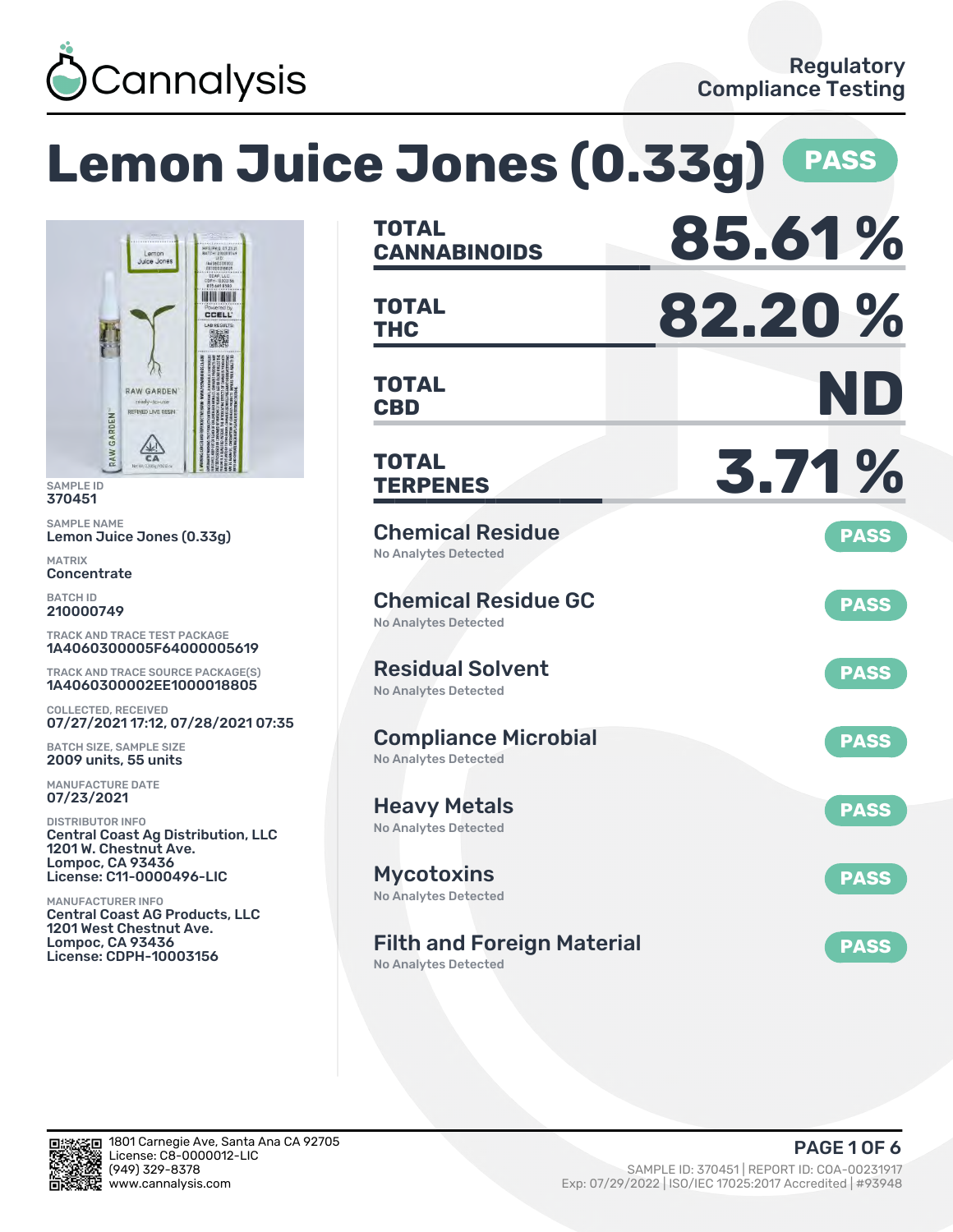

# CANNABINOID ANALYSIS

Total THC,CBD value(s) have been decarboxylated.

| TOTAL THC:          | 822.0 mg/g (82.20 %), 271.26 mg per package |
|---------------------|---------------------------------------------|
| TOTAL CBD:          | ND                                          |
| TOTAL CANNABINOIDS: | 856.1 mg/g (85.61%)                         |

UNIT OF MEASUREMENT: Milligrams per Gram(mg/g)

| <b>ANALYTE</b>         | <b>RESULT</b>         | LOD    | <b>LLOO</b> | <b>ANALYTE</b>   | <b>RESULT</b>        | <b>LOD</b> | LL <sub>00</sub> |
|------------------------|-----------------------|--------|-------------|------------------|----------------------|------------|------------------|
| THCa                   | ND                    | 0.2000 | 0.4000      | CBD <sub>v</sub> | ND                   | 0.2000     | 0.4000           |
| D9THC                  | 822.0 mg/g (82.20 %)  | 0.2000 | 0.4000      | CBGa             | ND                   | 0.2000     | 0.4000           |
| D8THC                  | ND                    | 0.2000 | 0.4000      | CBG              | 27.70 mg/g (2.770 %) | 0.2000     | 0.4000           |
| <b>THC<sub>v</sub></b> | 6.346 mg/g (0.6346 %) | 0.2000 | 0.4000      | CBN              | ND                   | 0.2000     | 0.4000           |
| CBDa                   | ND                    | 0.2000 | 0.4000      | CBC              | <b>ND</b>            | 0.2000     | 0.4000           |
| CBD                    | <b>ND</b>             | 0.2000 | 0.4000      |                  |                      |            |                  |

#### ADDITIONAL INFORMATION

| Method:              | SOP-TECH-001 | Sample Prepped: 07/28/2021 17:50  | Sample Approved: 07/29/2021 11:56  |  |
|----------------------|--------------|-----------------------------------|------------------------------------|--|
| Instrument: UPLC-DAD |              | Sample Analyzed: 07/28/2021 18:18 | Prep-Analytical Batch: 31416-25549 |  |



## TERPENE ANALYSIS

TOTAL TERPENES: 37.15 mg/g (3.715 %)

| UNIT OF MEASUREMENT:    | Milligrams per Gram(mg/g)                          |        |       |  |  |
|-------------------------|----------------------------------------------------|--------|-------|--|--|
| <b>ANALYTE</b>          | <b>RESULT</b>                                      | LOD    | LLOQ  |  |  |
| 3-Carene                | <b>ND</b>                                          | 1.000  | 2.500 |  |  |
| Alpha cedrene           | ND                                                 | 1.000  | 2.500 |  |  |
| Alpha pinene            | 1.627 mg/g (0.1627 %)                              | 0.1000 | 1.000 |  |  |
| Alpha terpineol         | $0.8456$ mg/g $(0.0846%)$                          | 0.3260 | 0.652 |  |  |
| Beta myrcene            | 9.983 mg/g (0.9983 %)                              | 0.5000 | 1.000 |  |  |
| Borneol                 | <b>ND</b>                                          | 1.000  | 2.500 |  |  |
| Camphor                 | <b>ND</b>                                          | 0.1000 | 0.500 |  |  |
| Cedrol                  | <b>ND</b>                                          | 0.5000 | 1.000 |  |  |
| Cis nerolidol           | <b>ND</b>                                          | 2.500  | 5.000 |  |  |
| Fenchol                 | 1.155 mg/g (0.1155 %)                              | 0.5000 | 1.000 |  |  |
| Gamma terpinene         | <b>ND</b>                                          | 0.1000 | 0.500 |  |  |
| Geranyl acetate         | <b>ND</b>                                          | 0.1000 | 0.500 |  |  |
| Isoborneol              | <b>ND</b>                                          | 0.5000 | 1.000 |  |  |
| Limonene                | 10.12 mg/g (1.012 %)                               | 0.5000 | 2.500 |  |  |
| Menthol                 | ND.                                                | 1.000  | 2.500 |  |  |
| Ocimene 2               | <lloo< td=""><td>0.3450</td><td>1.725</td></lloo<> | 0.3450 | 1.725 |  |  |
| P-mentha-1,5-diene ND   |                                                    | 0.5000 | 1.000 |  |  |
| Sabinene                | <b>ND</b>                                          | 0.5000 | 1.000 |  |  |
| Trans beta farnesene ND |                                                    | 2.500  | 5.000 |  |  |
| Trans nerolidol         | <b>ND</b>                                          | 0.5000 | 2.500 |  |  |

| ANALYTE                 | <b>RESULT</b>                                                                                                      | LOD    | <b>LLOQ</b> | <b>ANALYTE</b>         | <b>RESULT</b>                                       | <b>LOD</b> | <b>LLOQ</b> |
|-------------------------|--------------------------------------------------------------------------------------------------------------------|--------|-------------|------------------------|-----------------------------------------------------|------------|-------------|
| 3-Carene                | <b>ND</b>                                                                                                          | 1.000  | 2.500       | Alpha bisabolol        | <lloq< td=""><td>0.1000</td><td>0.5000</td></lloq<> | 0.1000     | 0.5000      |
| Alpha cedrene           | <b>ND</b>                                                                                                          | 1.000  | 2.500       | Alpha humulene         | 1.240 mg/g $(0.1240\%)$                             | 0.5000     | 1.000       |
| Alpha pinene            | 1.627 mg/g $(0.1627%)$                                                                                             | 0.1000 | 1.000       | Alpha terpinene        | <b>ND</b>                                           | 0.5000     | 1.000       |
| Alpha terpineol         | 0.8456 mg/g $(0.0846\%)$                                                                                           | 0.3260 | 0.6520      | Beta caryophyllene     | 5.256 mg/g $(0.5256\%)$                             | 0.5000     | 1.000       |
| Beta myrcene            | 9.983 mg/g (0.9983 %)                                                                                              | 0.5000 | 1.000       | Beta pinene            | 1.822 mg/g $(0.1822 \%)$                            | 0.6070     | 1.214       |
| Borneol                 | <b>ND</b>                                                                                                          | 1.000  | 2.500       | Camphene               | <b>ND</b>                                           | 0.5000     | 1.000       |
| Camphor                 | <b>ND</b>                                                                                                          | 0.1000 | 0.5000      | Caryophyllene oxide ND |                                                     | 0.5000     | 2.500       |
| Cedrol                  | <b>ND</b>                                                                                                          | 0.5000 | 1.000       | Cis geraniol           | <b>ND</b>                                           | 1.000      | 2.500       |
| Cis nerolidol           | <b>ND</b>                                                                                                          | 2.500  | 5.000       | Eucalyptol             | <b>ND</b>                                           | 0.1000     | 0.5000      |
| Fenchol                 | 1.155 mg/g $(0.1155%)$                                                                                             | 0.5000 | 1.000       | Fenchone               | <lloq< td=""><td>0.1000</td><td>0.5000</td></lloq<> | 0.1000     | 0.5000      |
| Gamma terpinene         | <b>ND</b>                                                                                                          | 0.1000 | 0.5000      | Gamma terpineol        | <b>ND</b>                                           | 0.2090     | 0.5230      |
| Geranyl acetate         | ND                                                                                                                 | 0.1000 | 0.5000      | Guaiol                 | <b>ND</b>                                           | 2.500      | 5.000       |
| Isoborneol              | <b>ND</b>                                                                                                          | 0.5000 | 1.000       | Isopulegol             | <b>ND</b>                                           | 2.500      | 5.000       |
| Limonene                | 10.12 mg/g (1.012 %)                                                                                               | 0.5000 | 2.500       | Linalool               | 3.466 mg/g $(0.3466\%)$                             | 0.5000     | 1.000       |
| Menthol                 | <b>ND</b>                                                                                                          | 1.000  | 2.500       | Ocimene 1              | <b>ND</b>                                           | 0.1550     | 0.3100      |
| Ocimene 2               | <lloq< td=""><td>0.3450</td><td>1.725</td><td>P-cymene</td><td><b>ND</b></td><td>0.5230</td><td>1.045</td></lloq<> | 0.3450 | 1.725       | P-cymene               | <b>ND</b>                                           | 0.5230     | 1.045       |
| P-mentha-1,5-diene ND   |                                                                                                                    | 0.5000 | 1.000       | Pulegone               | <b>ND</b>                                           | 0.1000     | 0.5000      |
| Sabinene                | <b>ND</b>                                                                                                          | 0.5000 | 1.000       | Terpinolene            | 1.638 mg/g $(0.1638\%)$                             | 0.1000     | 0.5000      |
| Trans beta farnesene ND |                                                                                                                    | 2.500  | 5.000       | Trans geraniol         | <b>ND</b>                                           | 0.5000     | 2.500       |
| Trans nerolidol         | <b>ND</b>                                                                                                          | 0.5000 | 2.500       | Valencene              | <b>ND</b>                                           | 0.5000     | 1.000       |
|                         |                                                                                                                    |        |             |                        |                                                     |            |             |

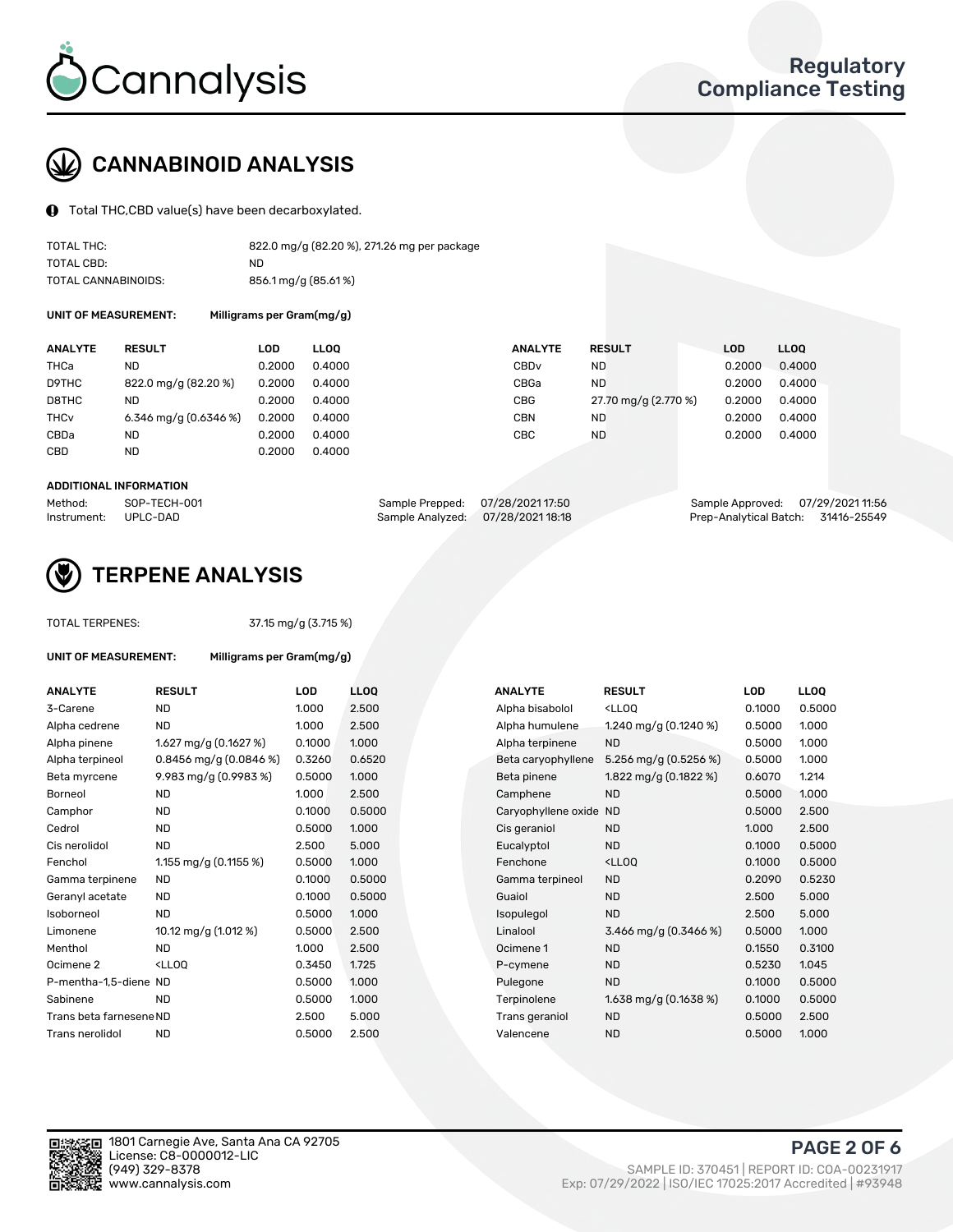

## Regulatory Compliance Testing

#### ADDITIONAL INFORMATION

Method: SOP-TECH-027 Sample Prepped: 07/28/2021 18:44 Sample Approved: 07/29/2021 14:08 Prep-Analytical Batch: 31422-25550



CHEMICAL RESIDUE ANALYSIS PASS

UNIT OF MEASUREMENT: Micrograms per Gram(ug/g)

| <b>ANALYTE</b>    | <b>RESULT</b> | LOD    | LL <sub>OO</sub> | <b>ACTION LEVEL</b> |      | <b>ANALYTE</b>      | <b>RESULT</b> | <b>LOD</b> | <b>LLOQ</b> | <b>ACTION LEVEL</b> |      |
|-------------------|---------------|--------|------------------|---------------------|------|---------------------|---------------|------------|-------------|---------------------|------|
| Abamectin         | <b>ND</b>     | 0.0200 | 0.0400           | 0.1000              | Pass | Acephate            | <b>ND</b>     | 0.0200     | 0.0400      | 0.1000              | Pass |
| Acequinocyl       | <b>ND</b>     | 0.0200 | 0.0400           | 0.1000              | Pass | Acetamiprid         | <b>ND</b>     | 0.0200     | 0.0400      | 0.1000              | Pass |
| Aldicarb          | <b>ND</b>     | 0.0200 | 0.0400           | 0.0                 | Pass | Azoxystrobin        | <b>ND</b>     | 0.0200     | 0.0400      | 0.1000              | Pass |
| Bifenazate        | <b>ND</b>     | 0.0200 | 0.0400           | 0.1000              | Pass | <b>Bifenthrin</b>   | <b>ND</b>     | 0.0200     | 0.0400      | 3.000               | Pass |
| <b>Boscalid</b>   | <b>ND</b>     | 0.0200 | 0.0400           | 0.1000              | Pass | Carbaryl            | <b>ND</b>     | 0.0200     | 0.0400      | 0.5000              | Pass |
| Carbofuran        | <b>ND</b>     | 0.0200 | 0.0400           | 0.0                 | Pass | Chlorantraniliprole | <b>ND</b>     | 0.0200     | 0.0400      | 10.00               | Pass |
| Clofentezine      | <b>ND</b>     | 0.0200 | 0.0400           | 0.1000              | Pass | Coumaphos           | <b>ND</b>     | 0.0200     | 0.0400      | 0.0                 | Pass |
| Cyfluthrin        | <b>ND</b>     | 0.4000 | 1.000            | 2.000               | Pass | Cypermethrin        | <b>ND</b>     | 0.4000     | 1.000       | 1.000               | Pass |
| Daminozide        | <b>ND</b>     | 0.0200 | 0.0400           | 0.0                 | Pass | Diazinon            | <b>ND</b>     | 0.0200     | 0.0400      | 0.1000              | Pass |
| <b>Dichlorvos</b> | <b>ND</b>     | 0.0200 | 0.0400           | 0.0                 | Pass | Dimethoate          | <b>ND</b>     | 0.0200     | 0.0400      | 0.0                 | Pass |
| Dimethomorph      | <b>ND</b>     | 0.0200 | 0.0400           | 2.000               | Pass | Ethoprophos         | <b>ND</b>     | 0.0200     | 0.0400      | 0.0                 | Pass |
| Etofenprox        | <b>ND</b>     | 0.0200 | 0.0400           | 0.0                 | Pass | Etoxazole           | <b>ND</b>     | 0.0200     | 0.0400      | 0.1000              | Pass |
| Fenhexamid        | <b>ND</b>     | 0.0200 | 0.0400           | 0.1000              | Pass | Fenoxycarb          | <b>ND</b>     | 0.0200     | 0.0400      | 0.0                 | Pass |
| Fenpyroximate     | <b>ND</b>     | 0.0200 | 0.0400           | 0.1000              | Pass | Fipronil            | <b>ND</b>     | 0.0400     | 0.1000      | 0.0                 | Pass |
| Flonicamid        | <b>ND</b>     | 0.0200 | 0.0400           | 0.1000              | Pass | Fludioxonil         | <b>ND</b>     | 0.0200     | 0.0400      | 0.1000              | Pass |
| Hexythiazox       | <b>ND</b>     | 0.0200 | 0.0400           | 0.1000              | Pass | Imazalil            | <b>ND</b>     | 0.0200     | 0.0400      | 0.0                 | Pass |
| Imidacloprid      | <b>ND</b>     | 0.0200 | 0.0400           | 5.000               | Pass | Kresoxim methyl     | <b>ND</b>     | 0.0200     | 0.0400      | 0.1000              | Pass |
| Malathion         | <b>ND</b>     | 0.0200 | 0.0400           | 0.5000              | Pass | Metalaxyl           | <b>ND</b>     | 0.0200     | 0.0400      | 2.000               | Pass |
| Methiocarb        | <b>ND</b>     | 0.0200 | 0.0400           | 0.0                 | Pass | Methomyl            | <b>ND</b>     | 0.0200     | 0.0400      | 1.000               | Pass |
| Mevinphos         | <b>ND</b>     | 0.0200 | 0.0400           | 0.0                 | Pass | Myclobutanil        | <b>ND</b>     | 0.0200     | 0.0400      | 0.1000              | Pass |
| Naled             | <b>ND</b>     | 0.0200 | 0.0400           | 0.1000              | Pass | Oxamyl              | <b>ND</b>     | 0.0200     | 0.0400      | 0.5000              | Pass |
| Paclobutrazol     | <b>ND</b>     | 0.0200 | 0.0400           | 0.0                 | Pass | Permethrins         | <b>ND</b>     | 0.0400     | 0.1000      | 0.5000              | Pass |
| Phosmet           | <b>ND</b>     | 0.0200 | 0.0400           | 0.1000              | Pass | Piperonyl butoxide  | <b>ND</b>     | 0.0200     | 0.0400      | 3.000               | Pass |
| Prallethrin       | <b>ND</b>     | 0.0200 | 0.0400           | 0.1000              | Pass | Propiconazole       | <b>ND</b>     | 0.0200     | 0.0400      | 0.1000              | Pass |
| Propoxur          | <b>ND</b>     | 0.0200 | 0.0400           | 0.0                 | Pass | Pyrethrins          | <b>ND</b>     | 0.0200     | 0.0400      | 0.5000              | Pass |
| Pyridaben         | <b>ND</b>     | 0.0200 | 0.0400           | 0.1000              | Pass | Spinetoram          | <b>ND</b>     | 0.0200     | 0.0400      | 0.1000              | Pass |
| Spinosad          | <b>ND</b>     | 0.0300 | 0.0700           | 0.1000              | Pass | Spiromesifen        | <b>ND</b>     | 0.0200     | 0.0400      | 0.1000              | Pass |
| Spirotetramat     | <b>ND</b>     | 0.0200 | 0.0400           | 0.1000              | Pass | Spiroxamine         | <b>ND</b>     | 0.0200     | 0.0400      | 0.0                 | Pass |
| Tebuconazole      | <b>ND</b>     | 0.0200 | 0.0400           | 0.1000              | Pass | Thiacloprid         | <b>ND</b>     | 0.0200     | 0.0400      | 0.0                 | Pass |
| Thiamethoxam      | <b>ND</b>     | 0.0200 | 0.0400           | 5.000               | Pass | Trifloxystrobin     | <b>ND</b>     | 0.0200     | 0.0400      | 0.1000              | Pass |
|                   |               |        |                  |                     |      |                     |               |            |             |                     |      |

#### ADDITIONAL INFORMATION

Method: SOP-TECH-002 Sample Prepped: 07/28/2021 17:51 Sample Approved: 07/29/2021 13:44<br>Instrument: LC-MS/MS Sample Analyzed: 07/28/2021 18:06 Prep-Analytical Batch: 31412-25547 Prep-Analytical Batch: 31412-25547

PAGE 3 OF 6

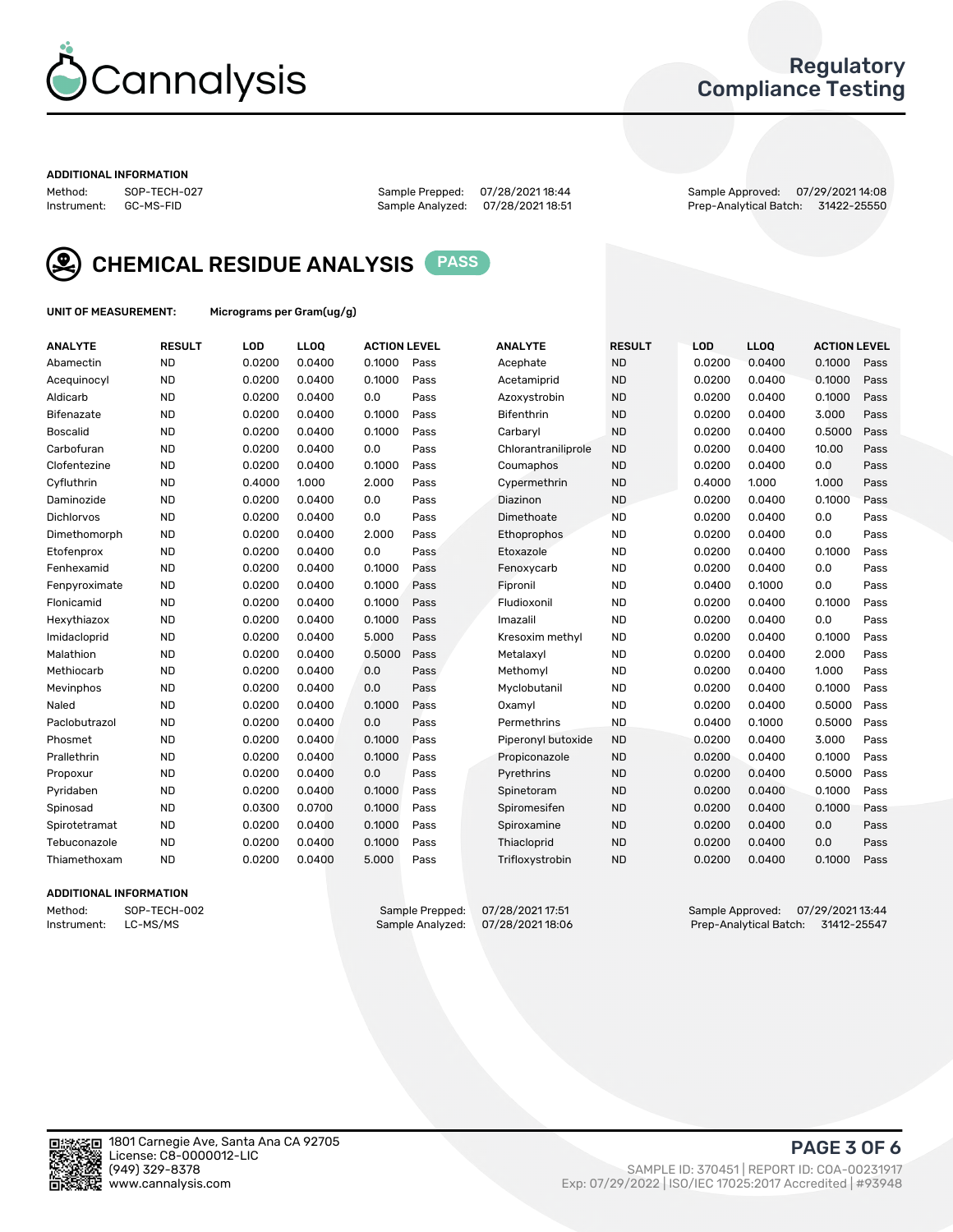

## CHEMICAL RESIDUE GC ANALYSIS PASS

| UNIT OF MEASUREMENT: | Microgran |
|----------------------|-----------|
|                      |           |

ns per Gram(ug/g)

| <b>ANALYTE</b>                                   | <b>RESULT</b>            | LOD    | <b>LLOO</b> | <b>ACTION LEVEL</b> |                                     | <b>ANALYTE</b>                      | <b>RESULT</b> | LOD              | <b>LLOO</b>            | <b>ACTION LEVEL</b>             |      |
|--------------------------------------------------|--------------------------|--------|-------------|---------------------|-------------------------------------|-------------------------------------|---------------|------------------|------------------------|---------------------------------|------|
| Captan                                           | <b>ND</b>                | 0.1000 | 0.2000      | 0.7000              | Pass                                | Chlordane                           | <b>ND</b>     | 0.0109           | 0.0136                 | 0.0                             | Pass |
| Methyl parathion                                 | <b>ND</b>                | 0.0400 | 0.1000      | 0.0                 | Pass                                | <b>PCNB</b>                         | <b>ND</b>     | 0.0200           | 0.0400                 | 0.1000                          | Pass |
| Chlorfenapyr                                     | <b>ND</b>                | 0.0800 | 0.1000      | 0.0                 | Pass                                | Chlorpyrifos                        | <b>ND</b>     | 0.0800           | 0.1000                 | 0.0                             | Pass |
| ADDITIONAL INFORMATION<br>Method:<br>Instrument: | SOP-TECH-010<br>GC-MS/MS |        |             |                     | Sample Prepped:<br>Sample Analyzed: | 07/28/2021 17:51<br>07/28/202118:07 |               | Sample Approved: | Prep-Analytical Batch: | 07/29/2021 17:02<br>31413-25548 |      |

## RESIDUAL SOLVENT ANALYSIS PASS

UNIT OF MEASUREMENT: Micrograms per Gram(ug/g)

| <b>ANALYTE</b>       | <b>RESULT</b> | <b>LOD</b> | <b>LLOO</b> | <b>ACTION LEVEL</b> |      | <b>ANALYTE</b>           | <b>RESULT</b> | LOD    | <b>LLOO</b> | <b>ACTION LEVEL</b> |      |
|----------------------|---------------|------------|-------------|---------------------|------|--------------------------|---------------|--------|-------------|---------------------|------|
| Acetone              | <b>ND</b>     | 50.00      | 100.0       | 5000                | Pass | Acetonitrile             | <b>ND</b>     | 50.00  | 100.0       | 410.0               | Pass |
| Benzene              | <b>ND</b>     | 0.5000     | 1.000       | 1.000               | Pass | <b>Butane</b>            | <b>ND</b>     | 50.00  | 100.0       | 5000                | Pass |
| Chloroform           | <b>ND</b>     | 0.5000     | 1.000       | 1.000               | Pass | Ethanol                  | <b>ND</b>     | 50.00  | 100.0       | 5000                | Pass |
| <b>Ethyl Acetate</b> | <b>ND</b>     | 50.00      | 100.0       | 5000                | Pass | <b>Ethyl Ether</b>       | <b>ND</b>     | 50.00  | 100.0       | 5000                | Pass |
| Ethylene oxide       | <b>ND</b>     | 0.5000     | 1.000       | 1.000               | Pass | Heptane                  | <b>ND</b>     | 50.00  | 100.0       | 5000                | Pass |
| Hexane               | <b>ND</b>     | 50.00      | 100.0       | 290.0               | Pass | <b>Isopropyl Alcohol</b> | <b>ND</b>     | 50.00  | 100.0       | 5000                | Pass |
| Methanol             | <b>ND</b>     | 50.00      | 100.0       | 3000                | Pass | Methylene chloride       | <b>ND</b>     | 0.5000 | 1.000       | 1.000               | Pass |
| Pentane              | <b>ND</b>     | 50.00      | 100.0       | 5000                | Pass | Propane                  | <b>ND</b>     | 50.00  | 200.0       | 5000                | Pass |
| Toluene              | <b>ND</b>     | 50.00      | 100.0       | 890.0               | Pass | <b>Xylenes</b>           | <b>ND</b>     | 50.08  | 100.0       | 2170                | Pass |
| Trichloroethylene    | <b>ND</b>     | 0.5000     | 1.000       | 1.000               | Pass | 1.2-Dichloroethane       | <b>ND</b>     | 0.5000 | 1.000       | 1.000               | Pass |

#### ADDITIONAL INFORMATION

Method: SOP-TECH-021 Sample Prepped: 07/28/202117:50 Sample Approved: 07/29/202113:11<br>Instrument: HS-GC-MS/FID Sample Analyzed: 07/28/202118:05 Prep-Analytical Batch: 31420-25546 Prep-Analytical Batch: 31420-25546



UNIT OF MEASUREMENT: Cycle Threshold (Ct)

| <b>ANALYTE</b>                        | <b>RESULT</b>          | LOD   | <b>LLOO</b> |     | <b>ACTION LEVEL</b> | <b>ANALYTE</b>   | <b>RESULT</b> | LOD   | <b>LLOO</b>      |                  | <b>ACTION LEVEL</b> |
|---------------------------------------|------------------------|-------|-------------|-----|---------------------|------------------|---------------|-------|------------------|------------------|---------------------|
| A.fumigatus                           | <b>ND</b>              | 33.00 | 0.0         | 0.0 | Pass                | A. flavus        | <b>ND</b>     | 33.00 | 0.0              | 0.0              | Pass                |
| A. niger                              | <b>ND</b>              | 33.00 | 0.0         | 0.0 | Pass                | A. terreus       | <b>ND</b>     | 33.00 | 0.0              | 0.0              | Pass                |
| <b>STEC</b>                           | <b>ND</b>              | 33.00 | 0.0         | 0.0 | Pass                | Salmonella spp   | <b>ND</b>     | 33.00 | 0.0              | 0.0              | Pass                |
|                                       | ADDITIONAL INFORMATION |       |             |     |                     |                  |               |       |                  |                  |                     |
| SOP-TECH-016, SOP-TECH-022<br>Method: |                        |       |             |     | Sample Prepped:     | 07/29/2021 07:25 |               |       | Sample Approved: | 07/29/2021 12:58 |                     |

Instrument: qPCR Sample Analyzed: 07/29/2021 07:27 Prep-Analytical Batch: 31418-25556

PAGE 4 OF 6

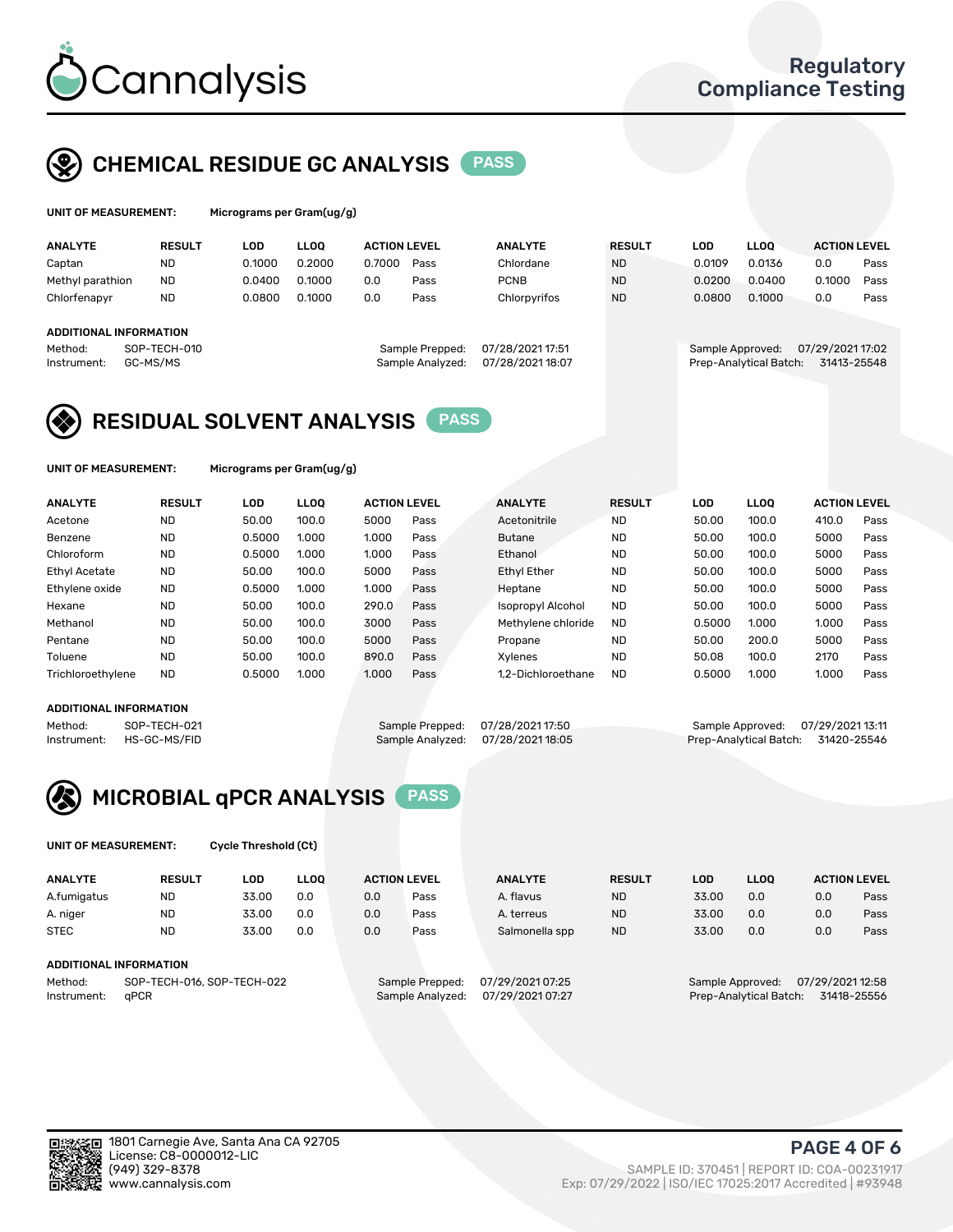



| UNIT OF MEASUREMENT:          |                            | Micrograms per Gram(ug/g) |             |                     |                                     |                                      |               |                  |                        |                                 |      |
|-------------------------------|----------------------------|---------------------------|-------------|---------------------|-------------------------------------|--------------------------------------|---------------|------------------|------------------------|---------------------------------|------|
| <b>ANALYTE</b>                | <b>RESULT</b>              | <b>LOD</b>                | <b>LLOO</b> | <b>ACTION LEVEL</b> |                                     | <b>ANALYTE</b>                       | <b>RESULT</b> | <b>LOD</b>       | <b>LLOO</b>            | <b>ACTION LEVEL</b>             |      |
| Arsenic                       | <b>ND</b>                  | 0.0120                    | 0.1000      | 0.2000              | Pass                                | Cadmium                              | <b>ND</b>     | 0.0072           | 0.0500                 | 0.2000                          | Pass |
| Lead                          | <b>ND</b>                  | 0.0068                    | 0.0500      | 0.5000              | Pass                                | Mercury                              | <b>ND</b>     | 0.0060           | 0.0500                 | 0.1000                          | Pass |
| <b>ADDITIONAL INFORMATION</b> |                            |                           |             |                     |                                     |                                      |               |                  |                        |                                 |      |
| Method:<br>Instrument:        | SOP-TECH-013<br>ICP-MS     |                           |             |                     | Sample Prepped:<br>Sample Analyzed: | 07/29/2021 09:59<br>07/29/2021 10:01 |               | Sample Approved: | Prep-Analytical Batch: | 07/29/2021 16:37<br>31421-25559 |      |
| (第)                           | <b>MYCOTOXINS ANALYSIS</b> |                           |             | <b>PASS</b>         |                                     |                                      |               |                  |                        |                                 |      |

| UNIT OF MEASUREMENT: |  |
|----------------------|--|
|----------------------|--|

Micrograms per Kilogram(ug/kg)

| <b>ANALYTE</b>          | <b>RESULT</b> | LOD   | <b>LLOO</b> | <b>ACTION LEVEL</b> |      | <b>ANALYTE</b> | <b>RESULT</b> | LOD   | <b>LLOO</b> | <b>ACTION LEVEL</b> |      |
|-------------------------|---------------|-------|-------------|---------------------|------|----------------|---------------|-------|-------------|---------------------|------|
| Aflatoxin B1            | <b>ND</b>     | 1.000 | 2.000       |                     | N/A  | Aflatoxin B2   | <b>ND</b>     | 2.000 | 5.000       |                     | N/A  |
| Aflatoxin G1            | <b>ND</b>     | 2.000 | 5.000       |                     | N/A  | Aflatoxin G2   | <b>ND</b>     | 2.000 | 5.000       |                     | N/A  |
| <b>Total Aflatoxins</b> | <b>ND</b>     | 10.00 | 14.00       | 20.00               | Pass | Ochratoxin A   | <b>ND</b>     | 1.000 | 2.000       | 20.00               | Pass |
|                         |               |       |             |                     |      |                |               |       |             |                     |      |

#### ADDITIONAL INFORMATION

Method: SOP-TECH-020 Sample Prepped: 07/28/2021 16:33 Sample Approved: 07/29/2021 18:25 Instrument: LC-MS/MS Sample Analyzed: 07/28/2021 17:21 Prep-Analytical Batch: 31414-25544



|  | UNIT OF MEASUREMENT: |
|--|----------------------|
|  |                      |

Filth and Foreign Matter (%, #/3g)

| <b>ANALYTE</b>                                              | <b>RESULT</b> | LOD | <b>LLOO</b> | <b>ACTION LEVEL</b> |                                     | <b>ANALYTE</b>                     | <b>RESULT</b>                                                                 | LOD | LLOO | <b>ACTION LEVEL</b> |      |
|-------------------------------------------------------------|---------------|-----|-------------|---------------------|-------------------------------------|------------------------------------|-------------------------------------------------------------------------------|-----|------|---------------------|------|
| IF RH ME                                                    | <b>ND</b>     | 0.0 | 0.0         | 1.000               | Pass                                | <b>IFM</b>                         | <b>ND</b>                                                                     | 0.0 | 0.0  | 25.00               | Pass |
| Mold                                                        | <b>ND</b>     | 0.0 | 0.0         | 25.00               | Pass                                | <b>SSCD</b>                        | <b>ND</b>                                                                     | 0.0 | 0.0  | 25.00               | Pass |
| <b>ADDITIONAL INFORMATION</b>                               |               |     |             |                     |                                     |                                    |                                                                               |     |      |                     |      |
| Method:<br>SOP-TECH-009<br>Instrument:<br>Visual Inspection |               |     |             |                     | Sample Prepped:<br>Sample Analyzed: | 07/28/202113:26<br>07/28/202113:26 | 07/28/2021 13:33<br>Sample Approved:<br>31402-25523<br>Prep-Analytical Batch: |     |      |                     |      |